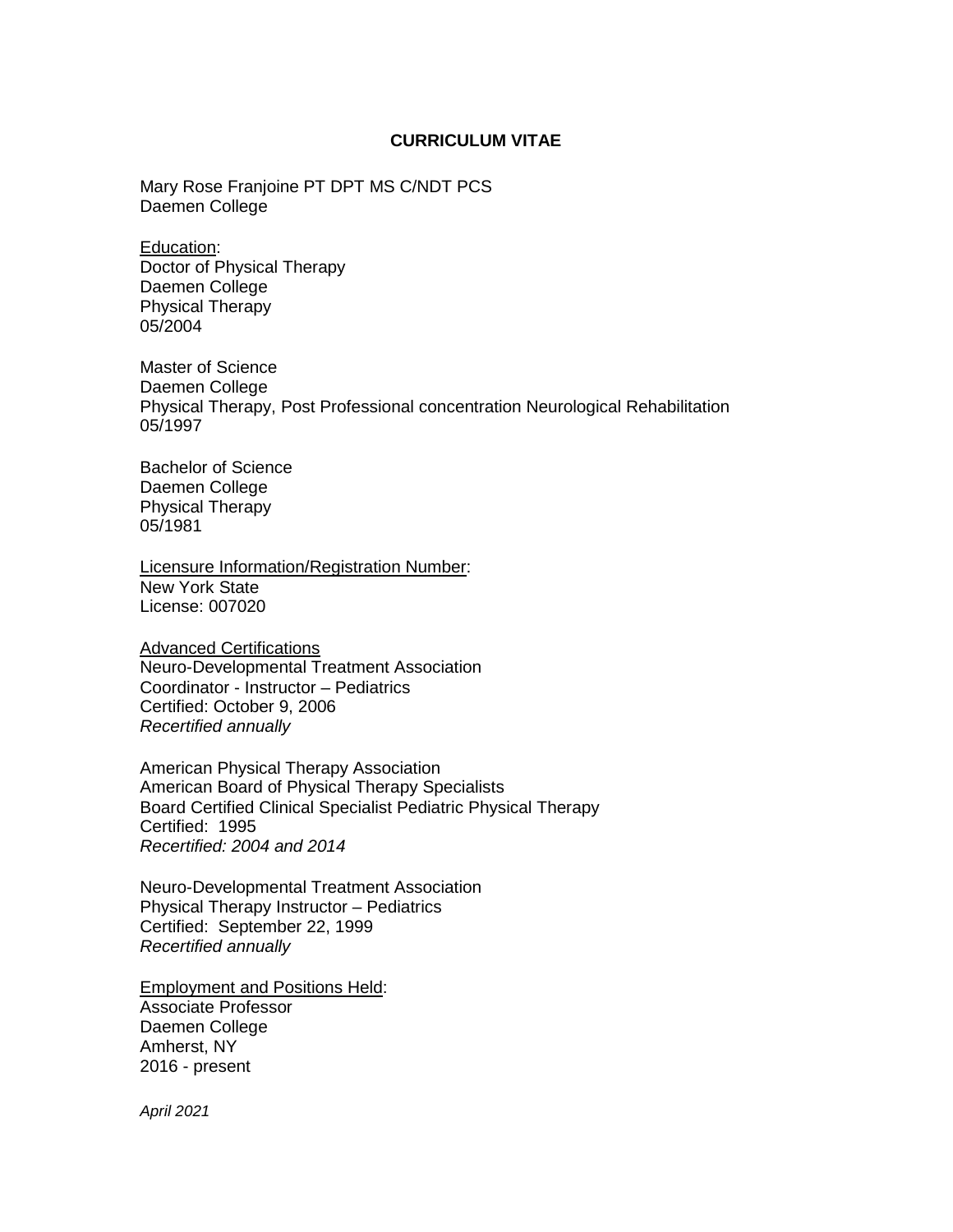Independent Contractor/Sole Proprietor Pediatrics and Adult Neurorehabilitation Buffalo, NY 1982 – Present

Assistant Professor Tenure granted in 2002 Daemen College Amherst, NY 1999 – 2016

Staff Physical Therapist/Consultant Associated Physical and Occupational Therapist Kenmore, NY 1992 – 2002

Staff Physical Therapist/Consultant Saint Mary's School for the Deaf Buffalo, NY 2000 – 2002

Staff Physical Therapist/Consultant Children's Hospital of Buffalo Buffalo, NY 1994 – 2001

Instructor Daemen College Amherst, NY 1995 – 1999

Staff Physical Therapist/Consultant Cantalician Center for Learning Buffalo, NY 1994 – 1996

Adjunct Faculty (part time) Daemen College Amherst, NY 1990 - 1995

Physical Therapy Supervisor Children's Hospital of Buffalo Robert Warner Rehabilitation Center Buffalo, NY 1990 – 1994

Senior-Staff Physical Therapist Language Development Program of Western New York, Inc.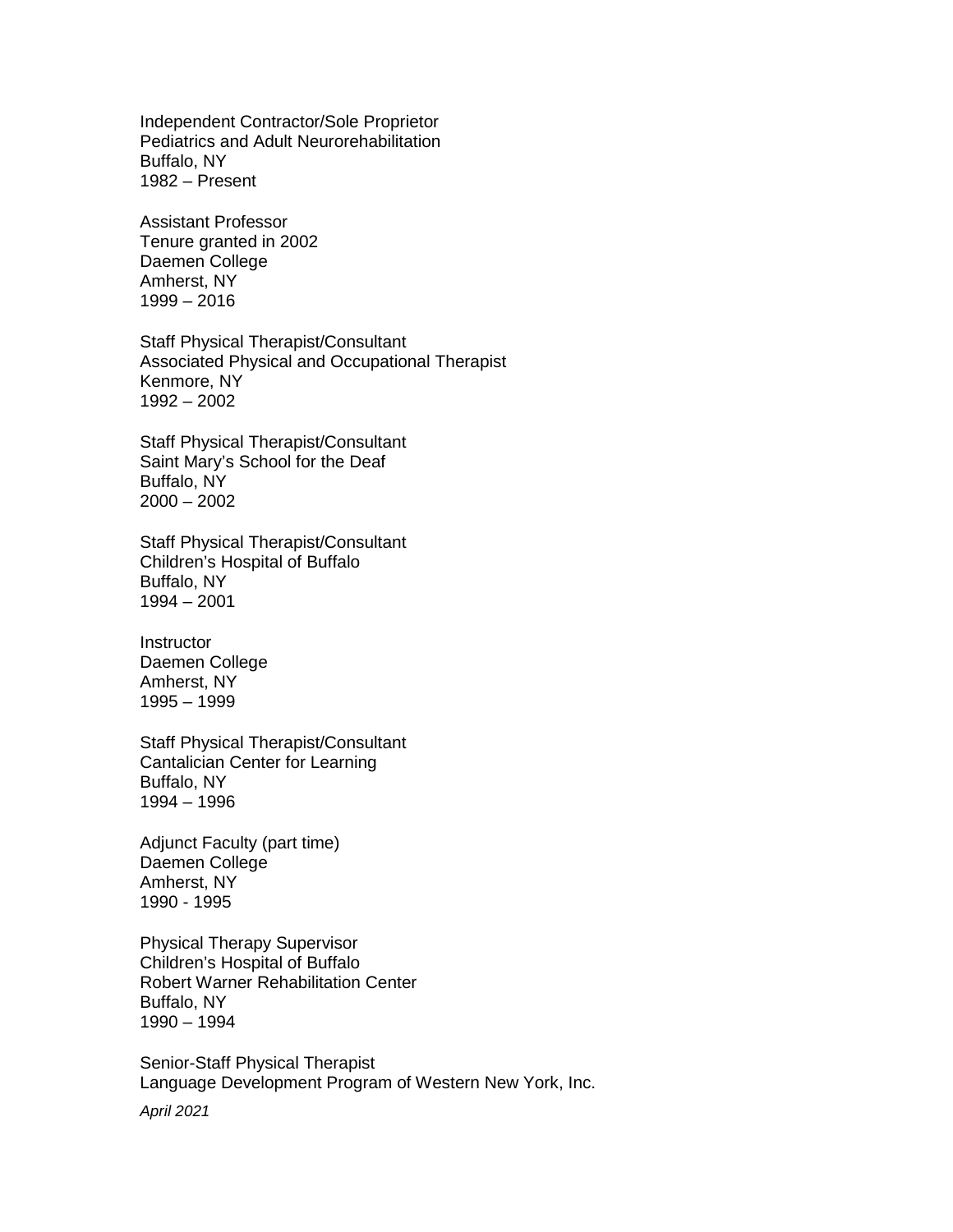Tonawanda, NY 1984 – 1990

Staff Physical Therapist Children's Hospital of Buffalo Robert Warner Rehabilitation Center Buffalo, NY 1981 – 1984

Peer Reviewed Publications:

**Franjoine MR**, Darr N, Young B, LaForme Fiss A, McCoy S. Examination of the effects of age, sex and motor ability level on balance capabilities in children with cerebral palsy, GMFCS levels I, II, III, and Typical development using the Pediatric Balance Scale. In review. Developmental Neurorehabilitation. Submitted, December 2020.

Bierman JC, **Franjoine MR**, Hazzard CM, Howle JM, Stamer M. *Neuro-Developmental Treatment: A Guide to NDT Clinical Practice*. Stuttgart, Germany: Thieme Publishers Stuttgart; 2016.

Darr NS, **Franjoine MR**, Cambpell SK, Smith EV. Psychometric Properties of the Pediatric Balance Scale using Rasch Analysis. *Pediatr Phys Ther.* 2015 Winter;27(4):337-48.doi: 10.1097/PEP.0000000000000178.

Kott KM, Held SL, Giles E, **Franjoine MR.** Predictors of Standardized Walking Obstacle Course outcome measures in children with and without developmental disabilities. *Pediatr Phys Ther.* 2011 Winter;23(4):365-73.

**Franjoine MR**, Darr NS, Young B, Kott K, Held S. The performance of children developing typically on the Pediatric Balance Scale. *Pediatr Phys Ther*. 2010;22(4):350- 360.

Alexander R, Bierman J, Bly L, Diamond M, **Franjoine MR**, Hazzard K, Heavey A, Howle J, Ritchie G. *Study Guide to Accompany Neuro-Developmental Treatment Approach: Theoretical Foundations and Principles of Clinical Practice*. Laguna Beach, CA: Neuro-Developmental Treatment Association, 2007.

**Franjoine MR**, Gunther JS, Taylor MJ. The Pediatric Balance Scale: A Modified Version of the Berg Balance Scale for Children with Mild to Moderate Motor Impairment. *Pediatr Phys Ther*. 2003;15(2):114-128.

Peer Reviewed Scientific and Professional Presentations

**Franjoine M,** Darr N, Young B.

Performance of Children Developing Typically on the Pediatric Balance Scale, 2nd Edition.

Platform Presentation at: American Physical Therapy Association Combined Section Meeting, Virtual.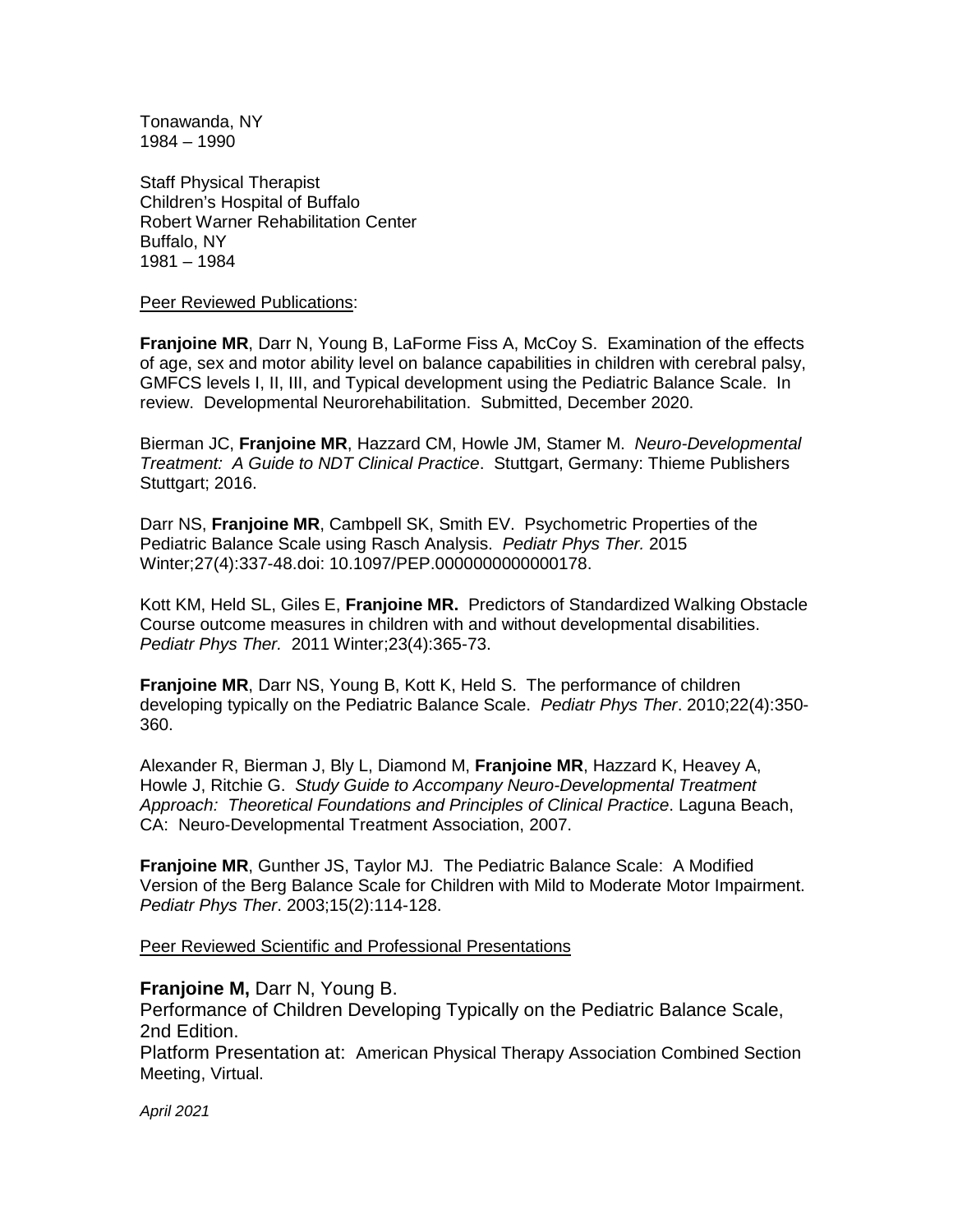# February 2021

# Darr N, **Franjoine MR**, Young B.

Reliability of the Pediatric Balance Scale, Second Edition. Poster presentation at: American Physical Therapy Association Combined Section Meeting, Denver CO. February 2020. Poster Presented at: Neurodevelopmental Treatment Association Annual Conference, Virtual. April 2021

# **Franjoine, MR,** Haynes, MP.

Unraveling the Challenges of Perception in Children with Hemiparesis Invited Presentation at. Neurodevelopmental Treatment Association Annual Conference, Charlotte, NC. March 2019.

## **Franjoine MR**, Darr N, Young B.

Can the PBS Differentiate Balance Ability in Preschoolers with Cerebral Palsy? Poster Presentation at American Congress of Rehabilitation Medicine Annual Conference, Atlanta Georgia.

October 2018.

Poster Presented at: Neurodevelopmental Treatment Association Annual Conference, Charlotte North Carolina. March 2019

## **Franjoine MR**, Darr NS, Young B.

Performance of Preschool Age Children on the Pediatric Balance Scale: A Comparison of Capabilities among Children with Typical Development and Cerebral Palsy GMFCS Levels I, II, and III. Platform presented at: American Physical Therapy Association Combined Section Meeting, San Antonio, TX.

February 2017.

## **Franjoine MR**, Darr NS, Young B.

Minimal detectable difference and meaningful change for children with cerebral palsy on the Pediatric Balance Scale.

IV STEP 2016: Prevention, Prediction, Plasticity and Participation, Academy of Pediatric Physical Therapy and Neurology, American Physical Therapy Association, Ohio State University, Columbus, OH.

July 2016

## Darr ND, **Franjoine MR**, Young B.

Effect of age, gender, balance dysfunction, and floor surface on tandem stance times in children.

Poster presented at: American Physical Therapy Association Combined Section Meeting; Anaheim, CA.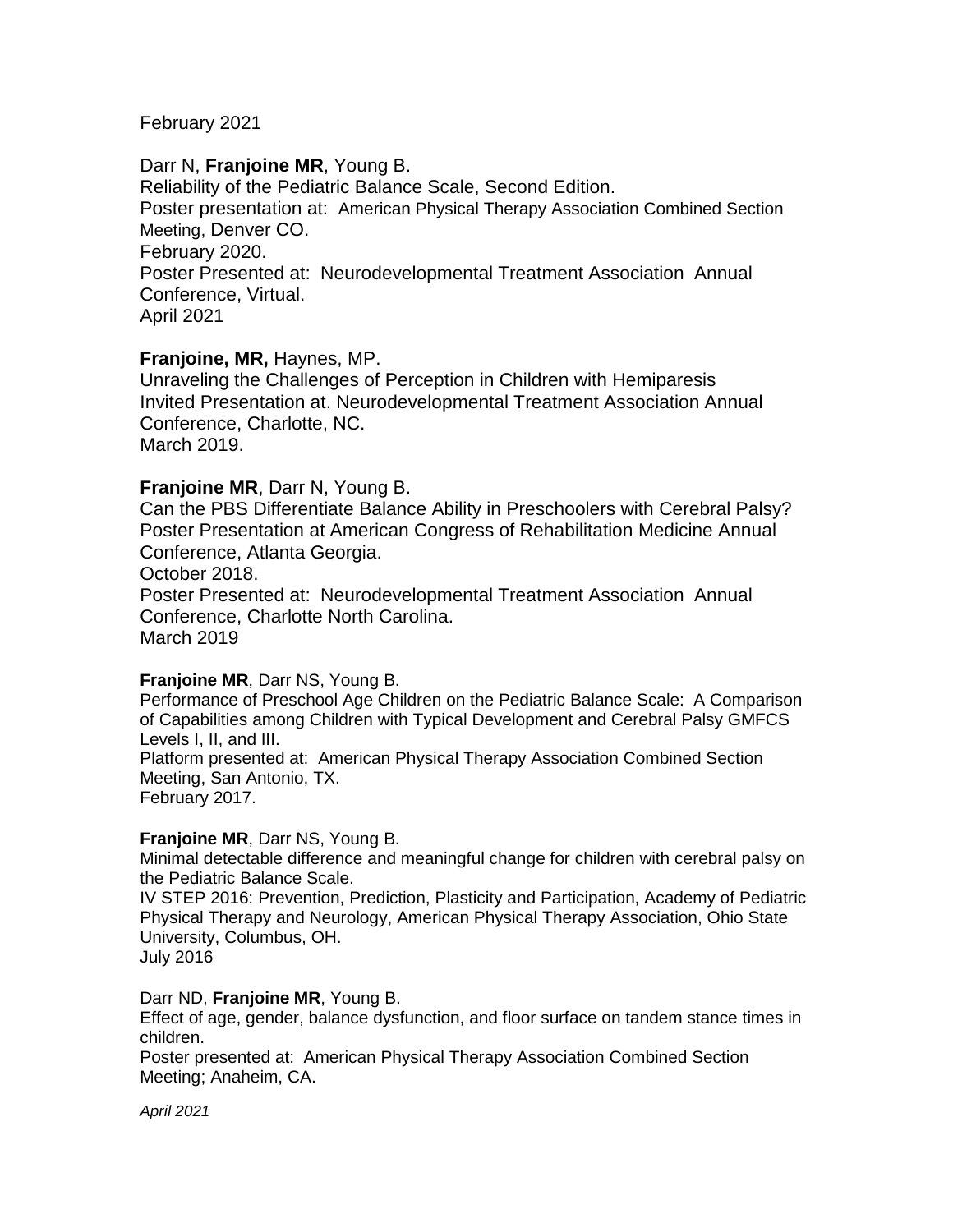February 2016

## **Franjoine MR**, Darr NS

Examining Functional Balance on the Cheap Quick, Easy, Clinician-Friendly Measures. Presented at: American Physical Therapy Association Section on Pediatrics Annual Conference, Concurrent Session 40; Pittsburgh, PA. November 2015

## **Franjoine MR**. Darr NS.

Examining Functional Mobility on the Cheap Quick, Easy, Clinician-Friendly Measures. Presented at: American Physical Therapy Association Section on Pediatrics Annual Conference, Concurrent Session 49; Pittsburgh, PA November 2015.

Bierman JC, **Franjoine MR**, Howle JW, Hazzard CM, Stamer MH. Sneak peek: NDT next generation. Pre-conference course presented at: Neuro-Developmental Treatment Association, Annual Conference, Orlando, FL. April 2015

## **Franjoine MR**, Darr NS, Young B, Hake E.

Examination of forward reach in children using a new methodology. Poster presented at: American Physical Therapy Association Combined Section Meeting, Indianapolis, IN. February 2015

## Darr NS, **Franjoine MR**, Young B.

Effect of age, gender, balance dysfunction, and floor surface on single limb stance times in children. Poster presented at: American Physical Therapy Association Section on Pediatrics Annual Conference, St. Louis, MO. October 2014

## Haynes MP, **Franjoine MR**.

Tapping into the postural system, the bendable brain. Presented at: NDTA Annual Conference, Concurrent Educational Session, Las Vegas, NV. May 2014

# Darr NS, **Franjoine MR**, Smith E, Campbell SK.

Rasch analysis of the Pediatric Balance Scale. Poster presented at: American Physical Therapy Association Combined Section Meeting, Las Vegas, NV. February 2014

## **Franjoine MR**, Darr NS, Young B.

Comparison of two reach tasks in children developing typically ages two to thirteen years.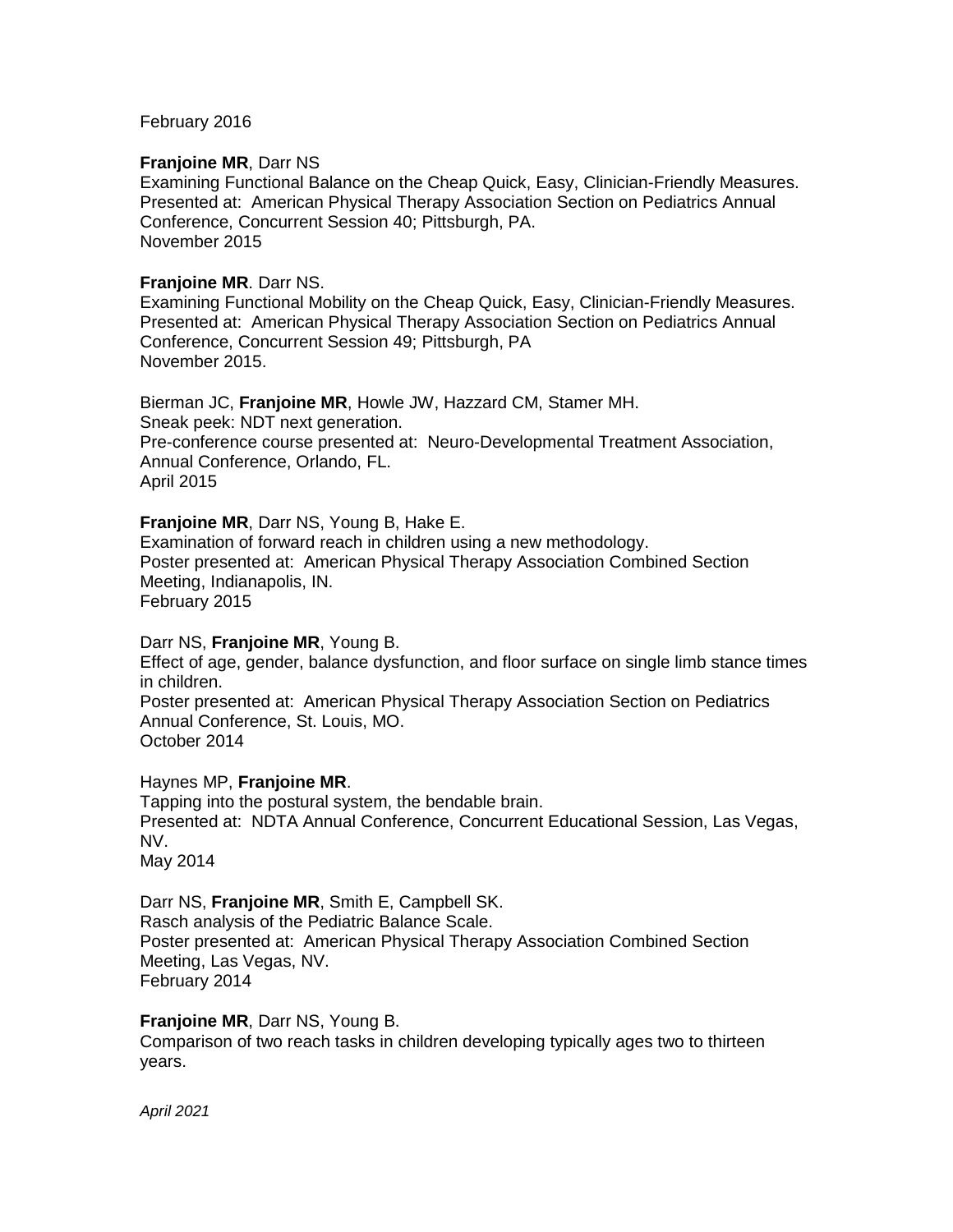Poster presented at: American Physical Therapy Association Section on Pediatrics Annual Conference, Anaheim, CA. November 2013

#### **Franjoine MR**, Darr NS, Young B.

Pediatric balance scale responsiveness to functional balance changes in children with Cerebral Palsy. Poster presented at: American Physical Therapy Association Combined Section Meeting, San Diego, CA. February 2013

### Bierman JC, **Franjoine MR**.

Is it posture or is it movement? Unlocking the mystery. Presented at: American Physical Therapy Association Section on Pediatrics Annual Conference, Concurrent General Session I, Orlando, Fl. September 2012

#### Bierman JC, **Franjoine MR**.

Clinical solutions for the posture and movement puzzle. Presented at: American Physical Therapy Association Section on Pediatrics Annual Conference, Concurrent Educational Session, Orlando, Fl. September 2012

Darr N, **Franjoine MR**, Freatman KJ, Kibbler C, Jagord A, Lopez D. Tandem stance timed performance profiles for children developing typically ages two to thirteen years. Poster presented at: American Physical Therapy Association Section on Pediatrics Annual Conference, Orlando, Fl. September 2012

#### Darr N, **Franjoine MR**, Young B, et. al.

Developmental profiles of five static standing positions in children ages two to ten years. Platform presented at: American Physical Therapy Association Combined Section Meeting, Chicago, Il.

February 2012

**Franjoine MR**, Darr NS, Young B, Crandall J, Cross J, Falker C. Single limb stance timed performance profiles for children developing typically ages two to ten years. Poster presented at: American Physical Therapy Association Section on Pediatrics Annual Conference, Anaheim, CA. August 2011

Darr NS, **Franjoine MR**, Young B, et.al. Comparison of the Pediatric Balance Scale with the Bruininks-Oseretsky Test of Motor Proficiency-Second Edition. Platform presented at: American Physical Therapy Association Combined Sections Meeting, New Orleans, LA. February 2011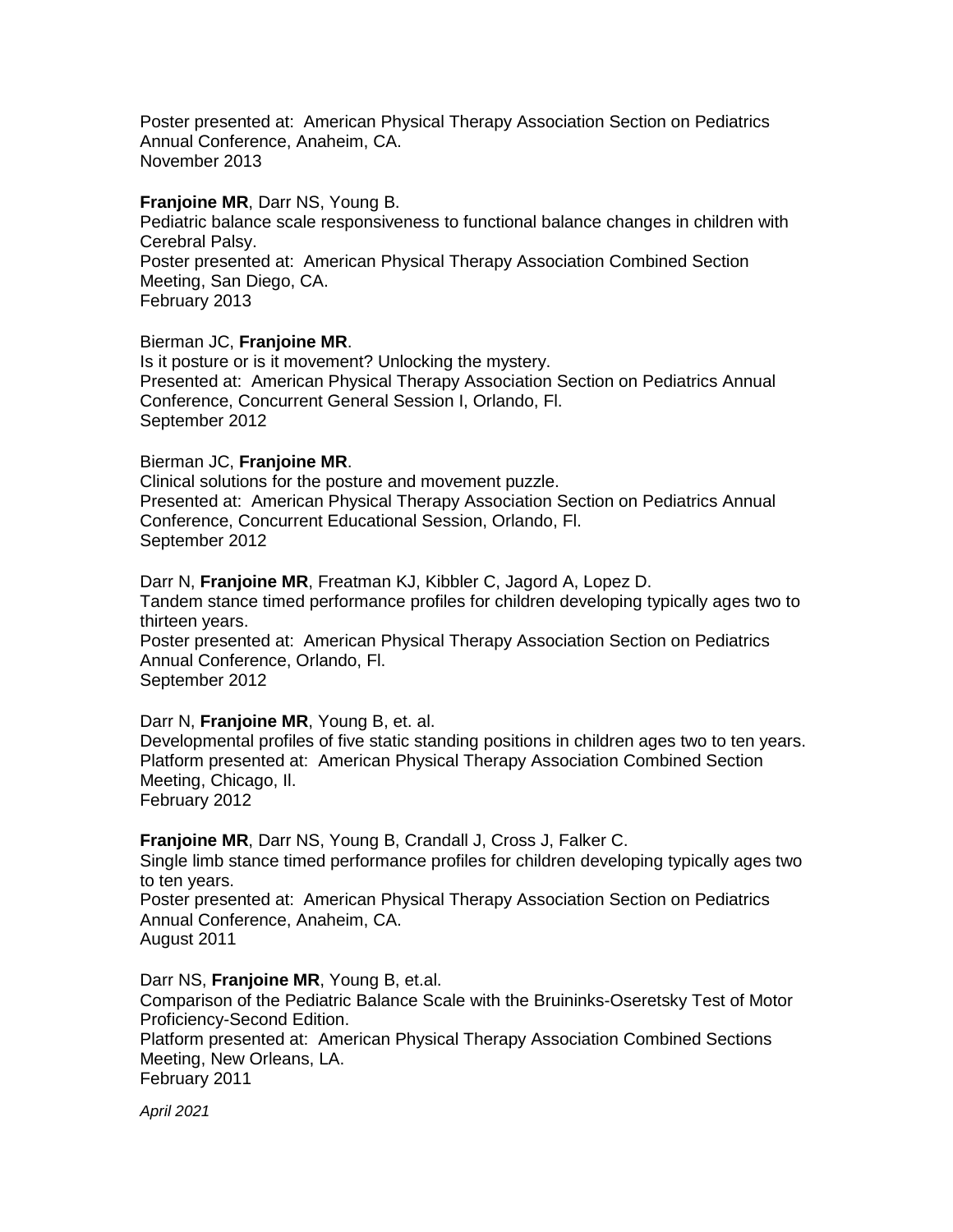**Franjoine MR**, Darr NS, Young B, Copeland H, Crosset N, Mattera T, Parker J, Quong A, Sands M, Snodgrass L. Comparison of the Pediatric Balance Scale with the Peabody Developmental Motor Scales-Second Edition. Platform presented at: American Physical Therapy Association Combined Sections Meeting, San Diego, CA. February 2010

## **Franjoine MR**, Darr NS, Young B.

The development of single limb stance in children ages two to twelve years. Poster presented at: American Physical Therapy Association Section on Pediatrics Annual Conference, Orlando, Fl. January 2010

#### **Franjoine MR**, Darr NS, Young B.

The development of single limb stance in children ages two to twelve years. Poster presented at: NDTA Annual Conference: Clinical problem solving in the context of NDT, St. Louis, MO. May 2010

Darr NS, **Franjoine MR**, Young B, Abbott H, Basso G, Brennan A, Gilliland E, Loggains B, Rogers R, Held S, Kott K.

Pediatric Balance Scale performance in children who are developing typically and in children with mild developmental delays.

Platform presented at: American Physical Therapy Association Combined Sections Meeting, Las Vegas, NV.

February 2009

**Franjoine MR**, Knuckles R, Lesniewski D, Cozby R, King J, Murphy E, Myers B, Young B, Darr N.

Test-retest, intrarater, and interrater reliability of the Pediatric Balance Scale in children ages two to five years.

Platform presented at: American Physical Therapy Association Combined Sections Meeting, Nashville, TN.

February 2008

Padbidri P, Straube D, Campbell S, Bulanda M, **Franjoine MR**. A validation study of the Pediatric Balance Scale using Rasch Analysis. Poster presented at: American Physical Therapy Association Combined Sections Meeting, Nashville, TN. February 2008

## Huber K, **Franjoine MR**, Mazzone MA.

The effects of imposing concurrent cognitive tasks on an upright postural control training program on functional balance and mobility in a school-aged population. Poster presented at: American Physical Therapy Association Combined Sections Meeting, San Diego, CA. February 2006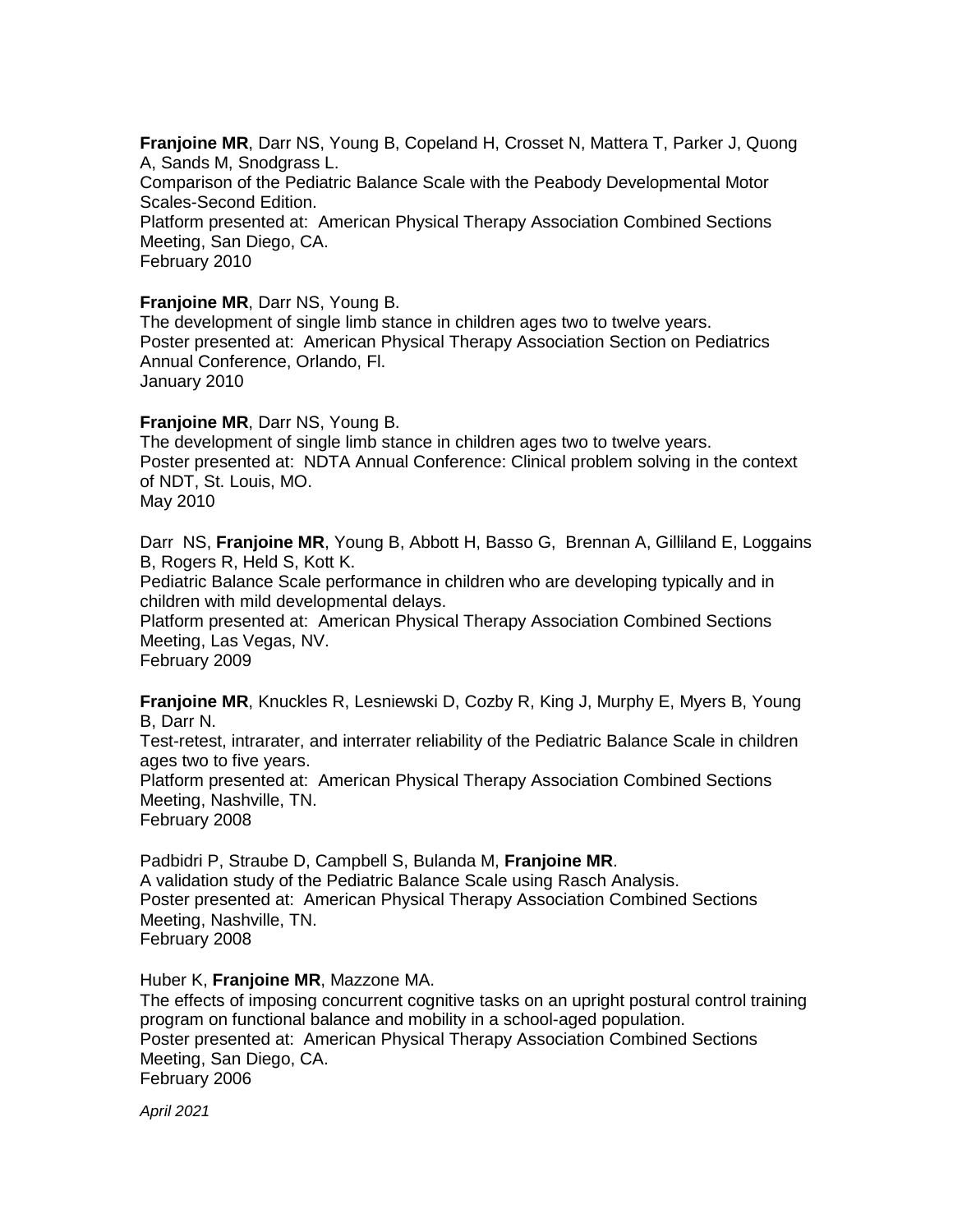### Huber K, **Franjoine MR**, Mazzone MA.

The effects of imposing concurrent cognitive tasks on an upright postural control training program on functional balance and mobility in a school-aged population. NDTA Annual Conference: Muscles In Action. Stanford, CT. October 2006.

## Mazzone MA, Ford GS, **Franjoine MR**, Kolodziej TA.

Development and implementation of a comprehensive examination process: a tool for evaluating student competency and a Doctor of Physical Therapy Curriculum. Poster presented at: American Physical Therapy Association Combined Sections Meeting, New Orleans, LA.

February 2005

## Kott KM, Held SL, **Franjoine MR.**

The performance of children on the Standardized Walking Obstacle Course (SWOC). Poster presented at: American Physical Therapy Association Combined Sections Meeting, New Orleans, LA. February 2005

#### **Franjoine MR** and Young B.

The performance of six school-age children with Cerebral Palsy on the Pediatric Balance Scale: a three-year study of changes in functional balance. Poster presented at: American Physical Therapy Association Combined Sections Meeting, Nashville, TN. February 2004

## **Franjoine MR** and Young B.

The performance of six school-age children with Cerebral Palsy on the Pediatric Balance Scale: a three-year study of changes in functional balance. NDTA 2004: Plasticity and Recovery Across the Lifespan NDTA Annual Conference. Orlando FL. May 2004.

Kott KM, Held SL, Engbretson B, **Franjoine MR**. Performance on the Standardized Walking Obstacle Course (SWOC) for matched pairs of children with Cerebral Palsy and typical development. Poster presented at: American Physical Therapy Association Combined Sections Meeting, Nashville, TN. February 2004

Kott KM, Held SL, Engbretson B, **Franjoine MR**. Performance on the Standardized Walking Obstacle Course (SWOC) for matched pairs of children with Cerebral Palsy and typical development. NDTA Annual Conference: Progress in Motion. May 2004.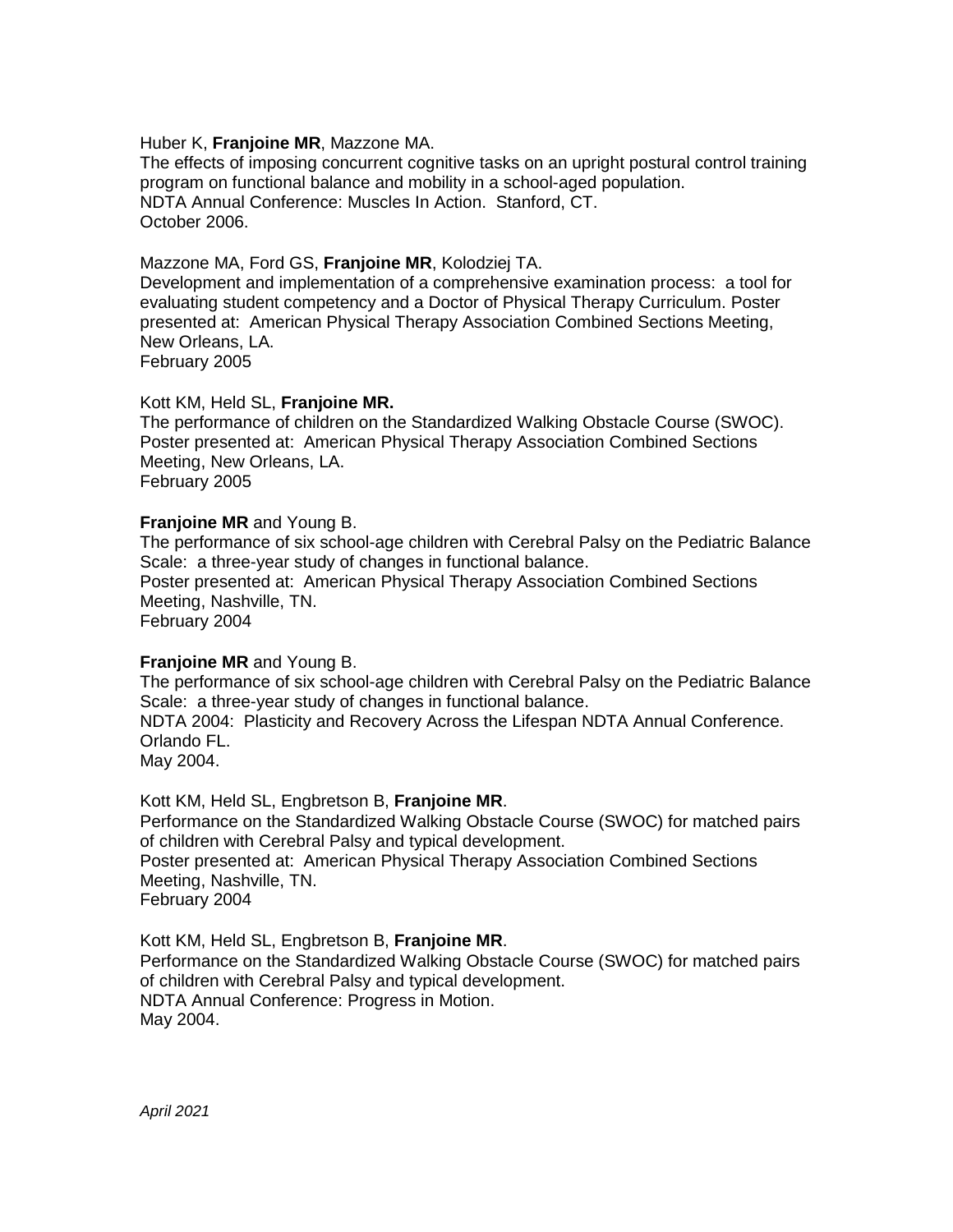# **Franjoine MR.**

Measurement of change in functional balance: the performance of four school-age children with Cerebral Palsy on the Pediatric Balance Scale: a case study report. Platform presented at: New York Physical Therapy Association Annual Conference, Buffalo, NY. (cancelled) October 2003

Marinaccio G, **Franjoine MR,** Brogan MS.

Effects of a reaching program performed on a swiss ball on postural control in preschoolage children with Down Syndrome.

Platform presented at: New York Physical Therapy Association Annual Conference, Buffalo, NY.

(cancelled) October 2003

Marinaccio G, **Franjoine MR,** Brogan MS.

Effects of a reaching program performed on a swiss ball on postural control in preschoolage children with Down Syndrome.

NDTA 2004: Plasticity and Recovery Across the Lifespan NDTA Annual Conference. Orlando, FL.

May 2004.

## Kott KM, Held SL, **Franjoine MR**.

Normative data for two tests of upright functional skills in children. Poster presented at: American Physical Therapy Association Combined Sections Meeting, Boston, MA. February 2002

Kott KM, Held SL, **Franjoine MR**.

Normative data for two tests of upright functional skills in children. Poster presented at: New York Physical Therapy Association Annual Conference, Huntington, NY. October 2002

**Franjoine MR**, Gunther JS, Taylor MJ.

The Pediatric Balance Scale: a modified version of the Berg Balance Scale for children with mild to moderate motor impairment. Poster presented at: American Academy of Cerebral Palsy and Developmental Medicine 55<sup>th</sup> Annual Meeting(cancelled), Long Beach CA.

September 2001

**Franjoine MR**, Gunther JS, Taylor MJ.

The Pediatric Balance Scale: a modified version of the Berg Balance Scale for children with mild to moderate motor impairment.

Poster presented at: American Physical Therapy Association Combined Sections Meeting, New Orleans, LA. February 2000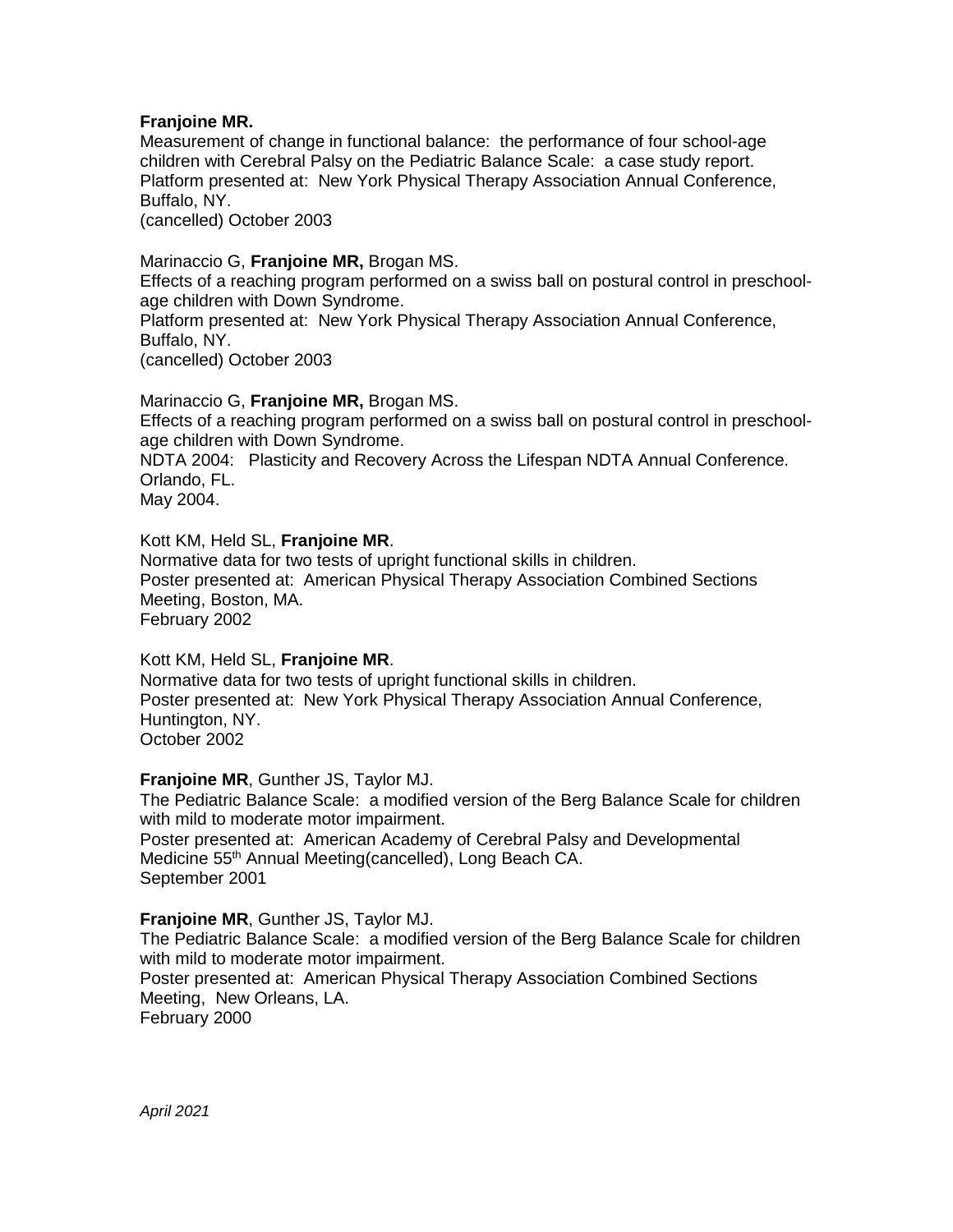## **Franjoine MR**, Gunther JS, Taylor MJ.

The Pediatric Balance Scale: a modified version of the Berg Balance Scale for children with mild to moderate motor impairment.

Poster presented at: NDTA 2000: Theory, Principles and Practice Neuro-Developmental Treatment Association Annual Conference, Cincinnati, OH. May 2000

## **Franjoine MR**, Gunther JS, Taylor MJ.

The Pediatric Balance Scale: a modified version of the Berg Balance Scale for children with mild to moderate motor impairment.

Platform presented at: New York Physical Therapy Association Annual Conference, Huntington, NY.

October 1997

#### Walsh LA, **Franjoine MR**.

A survey of perceptions of competence among senior physical therapy students in a baccalaureate curriculum.

Poster presented at: Scientific Meeting and Exposition, American Physical Therapy Association Annual Conference, Washington, DC. June 1999

Funded/In Review Grant Activity:

Mary Rose Franjoine

*Summer Stipend*

Establishment of normative values for functional balance in children ages 2 to 13 based on performance capabilities associated with the Pediatric Balance Scale (PBS). Summer 2015, Daemen College

Mary Rose Franjoine Grant in the amount of \$4,000 Support travel for seven (7) DPT students to Nashville, TN to participate in a 3-day training program for administration and scoring of the Pediatric Balance Scale, and data collection in middle TN (6 days, n=154 children) with five (5) DPT students from Belmont University.

June 2012, *Student-Faculty Interdisciplinary Research Think Tank***,** Daemen College

Darr NS, Franjoine MR. Grant in the amount of \$1,500 Validation of the Pediatric Balance Scale. February 2012, Tennessee Physical Therapy Association.

Franjoine, MR and Darr NS, Grant funded in the amount of \$9,800. Validation of the Pediatric Balance Scale using Rasch Analysis November 2011, American Physical Therapy Association Section on Pediatrics

Mary Rose Franjoine Pursue two scholarly projects: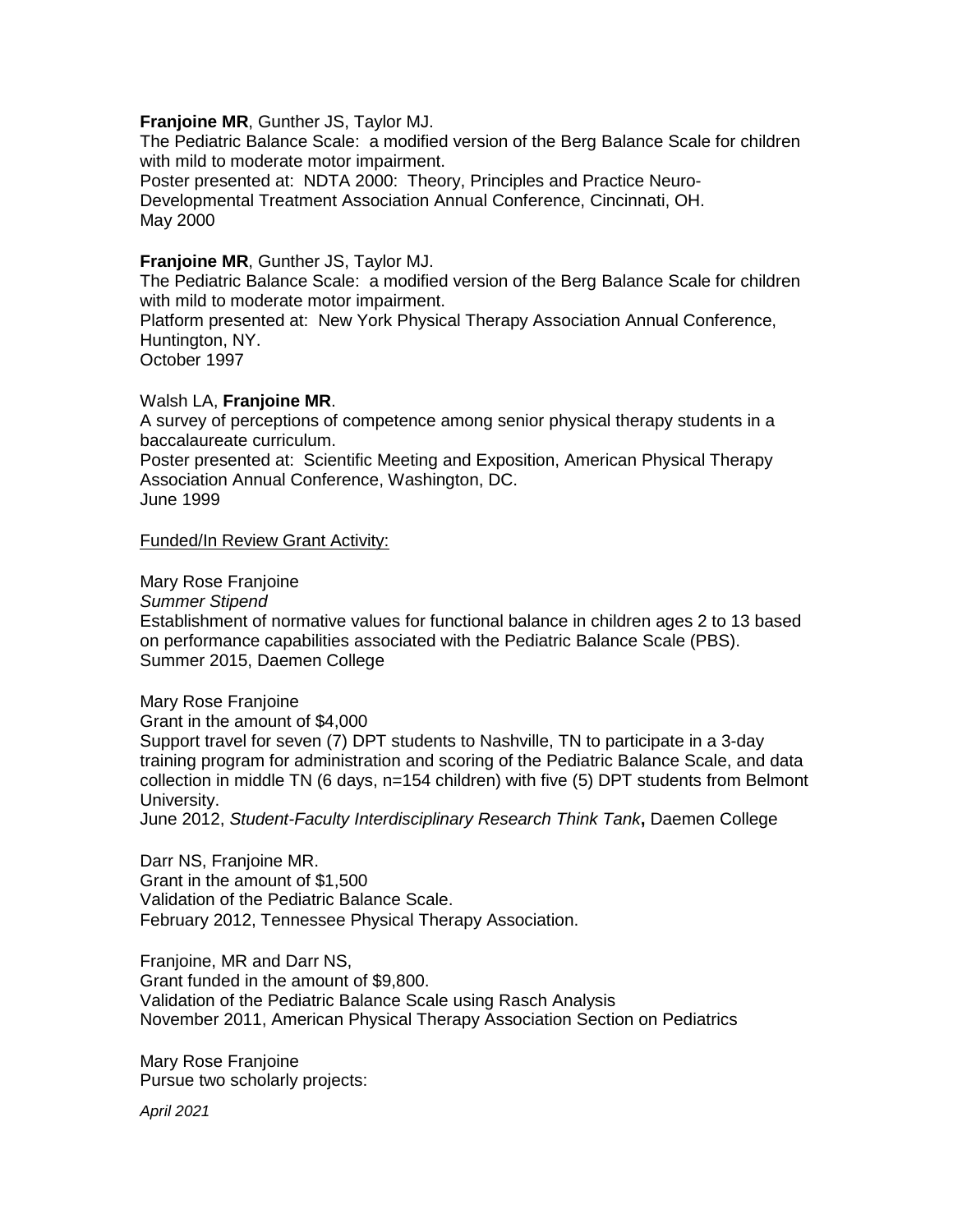*Co-author and Editor* of text entitled: NDT in Action: A Guide to NDT Clinical Practice, Thieme Publications, Stuttgart, Germany; 2016. and

*International Teaching Experience* (invited): NDT/Bobath Certificate Course in the Management and Treatment of Children with Cerebral Palsy and Other Neuromotor Disorders: Instructor for Physical Therapy and Neuroscience content: June to August 2010, Spastic Children's Association of Singapore, Singapore. 2010-2011, *Sabbatical,* Daemen College

Mary Rose Franjoine Research activities related to establishment of validity and reliability of the Pediatric Balance Scale (PBS). Summer 2009, *Summer Stipend*, Daemen College

## Current/Active Research Activity:

**Franjoine MR**, Darr NS, Young B. The Impact of Health Conditions on Balance in Children as Measured by the Pediatric Balance Scale, Second Edition. Internal

**Franjoine MR**, Darr NS, Young B. The Impact on Balance Capabilities in Children and Young Adults with Developmental Disabilities who Participate in Community-based Aquatic, Dance, and Fitness Programs as Measured by the Pediatric Balance Scale, Second Edition. Internal

**Franjoine MR**, Darr NS, Young B.

Reliability of the Pediatric Balance Scale, Second Edition. Internal

## **Franjoine MR**, Darr NS, Young B.

Minimal detectable difference and meaningful change for children with cerebral palsy on the Pediatric Balance Scale, Second Edition. Internal

## **Franjoine MR**, Darr NS, Young B, Hake E.

Examination of forward reach in children using a new methodology. Internal

## **Franjoine MR,** Darr NS, Young B

The performance of children with typical development and known balance dysfunction on the Pediatric Balance Scale, Second edition. Internal

## **Franjoine MR**, Darr NS, Young B.

Performance of Preschool Age Children on the Pediatric Balance Scale: A Comparison of Capabilities among Children with Typical Development and Cerebral Palsy GMFCS Levels I, II, and III.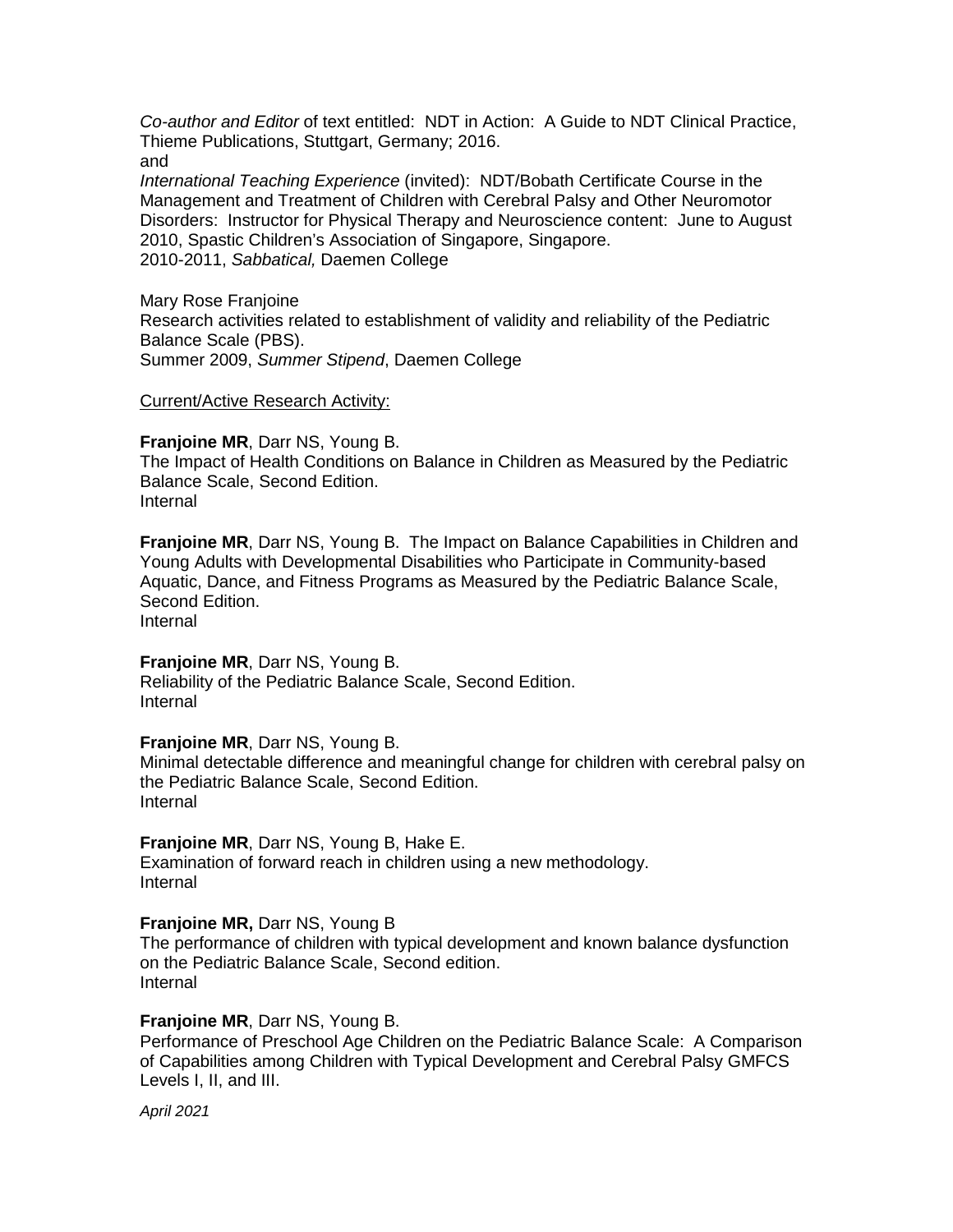Internal

## Membership in Scientific/Professional Organizations:

American Physical Therapy Association 1979-present Academy of Pediatric Physical Therapy - 1983 – present Academy of Education - 1995 - present Academy of Neurology Physical Therapy- 1995 - present Cardiovascular and Pulmonary Section -1996 - 2009 Administration, Legislative and Political Policy Section - 1996 – 2003 Neuro-Developmental Treatment Association, Inc. Category 1 membership - 1986 – present Instructor's Group - 1993 – present Board of Directors - 2008 -2013 Member at Large representative to BOD - 2010 –2013 Instructor's Group Representative to BOD - 2008-2010 Virtual Learning Taskforce 2020 – present Marketing Task Force 2020- present NDT in Action, Second Edition, **Project Co-Manager** 2018 to present Theoretical Foundations Committee - 1993 to present **NDT in Action Project Manager:** Unit V and Media Center content for *Neuro-Developmental Treatment: A Guide to NDT Clinical Practice.*  **Study Guide Co-project Manager**: content for *Study Guide to Accompany Neuro-Developmental Treatment Approach: Theoretical Foundations and Principles of Clinical Practice* Publications committee - 1997 to 2010 Curriculum committee - 2007 to 2010 and 2020 -present

Consultative and Advisory Positions Held:

Consultant – Visual Impairments American Physical Therapy Association ADA Special Interest Group: Physical Therapists and Physical Therapist Assistants with Disabilities. 1996 – 2001. (SIG currently is inactive)

Consultant – Occupational and Physical Therapy Department The Children's Hospital of Buffalo, Buffalo NY. 1994 – 1996.

Consultant – Physical Therapy The Cantilician Center for Learning, Buffalo NY. Program. 1992 – 1993.

Consultant – AMP Camp The Children's Guild and Robert Warner Rehabilitation Center, Buffalo NY. 1987 – 1992.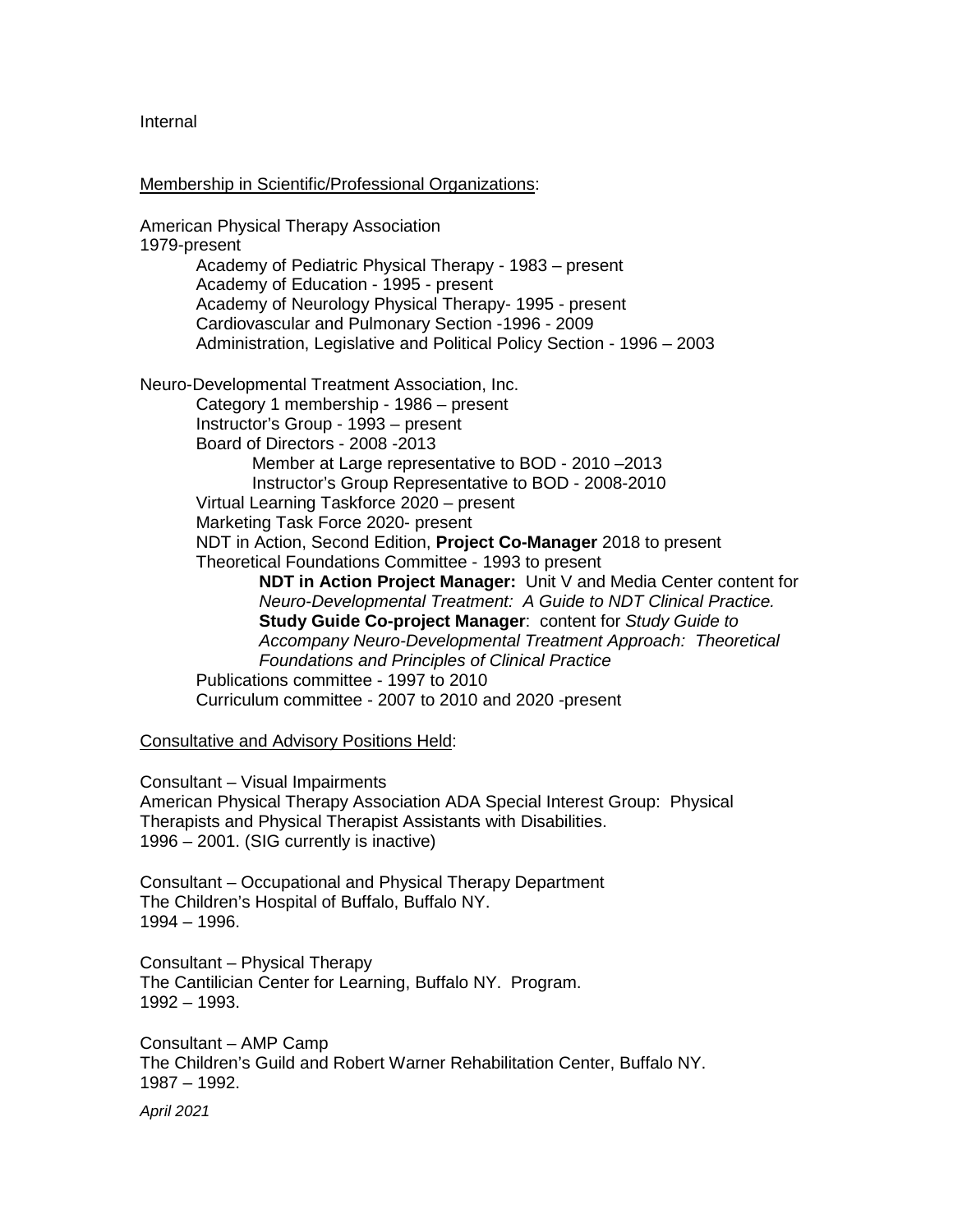Consultant – Adaptive Ski Program. The Children's Guild and Robert Warner Rehabilitation Center, Buffalo NY. 1983 – 1993.

Services to the University/College/School on Committees/Councils/Commissions:

#### *College wide*

2020 -Present Presidential Task Force on Faculty Salaries

2017 – Present Faculty Salary Committee

2018 – 2020 Educational Policy Committee Member

2013-2017; 2007-2009; 2002-2004 Faculty Senate Member

2016-2017 Faculty Senate Treasurer

July 2007 – 2013 Diversity Plan Committee

2009 – 2013 Retention Council

2012 Student Life Committee

2006 - 2008 Safety and Security Committee

2003-2006 Committee on Academic Standards

1998-2002; 2005-2006 Educational Policies Committee Member -Subcommittee: Educational Program Review

2000-2002 Equal Opportunity and Affirmative Action Committee.

1996-2001 Library Committee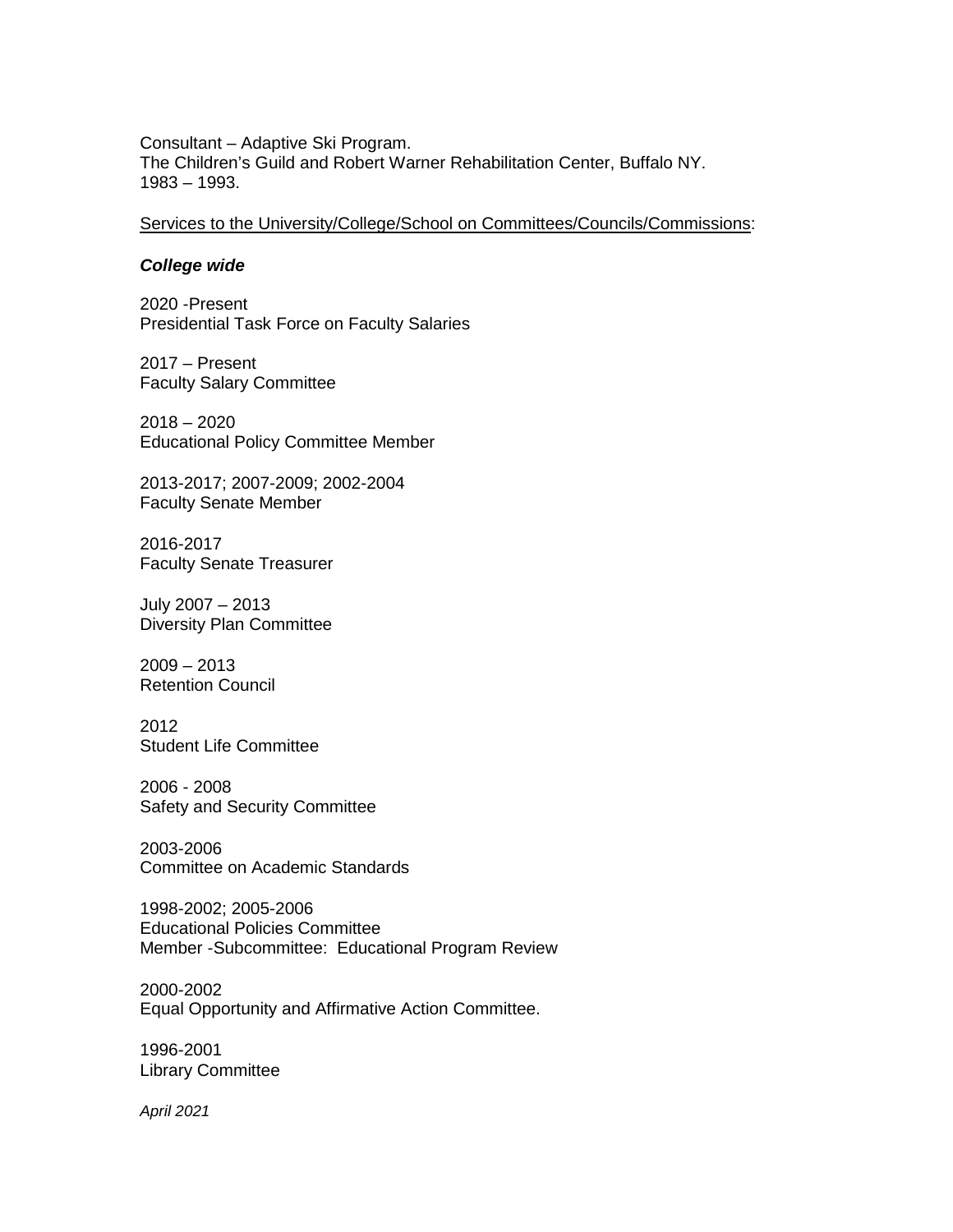#### *Department wide*

1998-2014 Student Physical Therapy Association Co-moderator

2004-2010 Program Assessment Coordinator

1997-1999 Physical Therapy Alumni Committee

1995-1997 Member of Physical Therapy Academic Standards Committee.

## *Community-based*

Foster Home Shih Tzu and Furbaby Rescue 2011 to present.

Chemo Coach American Cancer Society, Western New York Center. 1999 – 2004

Chemo Coach Breast Cancer Network of Western New York 1998 – 2002

Member: Lymphedema Task Force Breast Cancer Network of Western New York 1998 – 2002

#### Honors and Awards:

Healthcare 50 Outstanding Medical Professionals Business First April 2012

Who's Who Among America's Teachers 2004 and 2005.

## Continuing Education Attended:

NDTA Instructors Group: Annual Meeting and Educational Program. Chicago IL. March 2021.

Combined Sections Meeting of the American Physical Therapy Association, February 2021.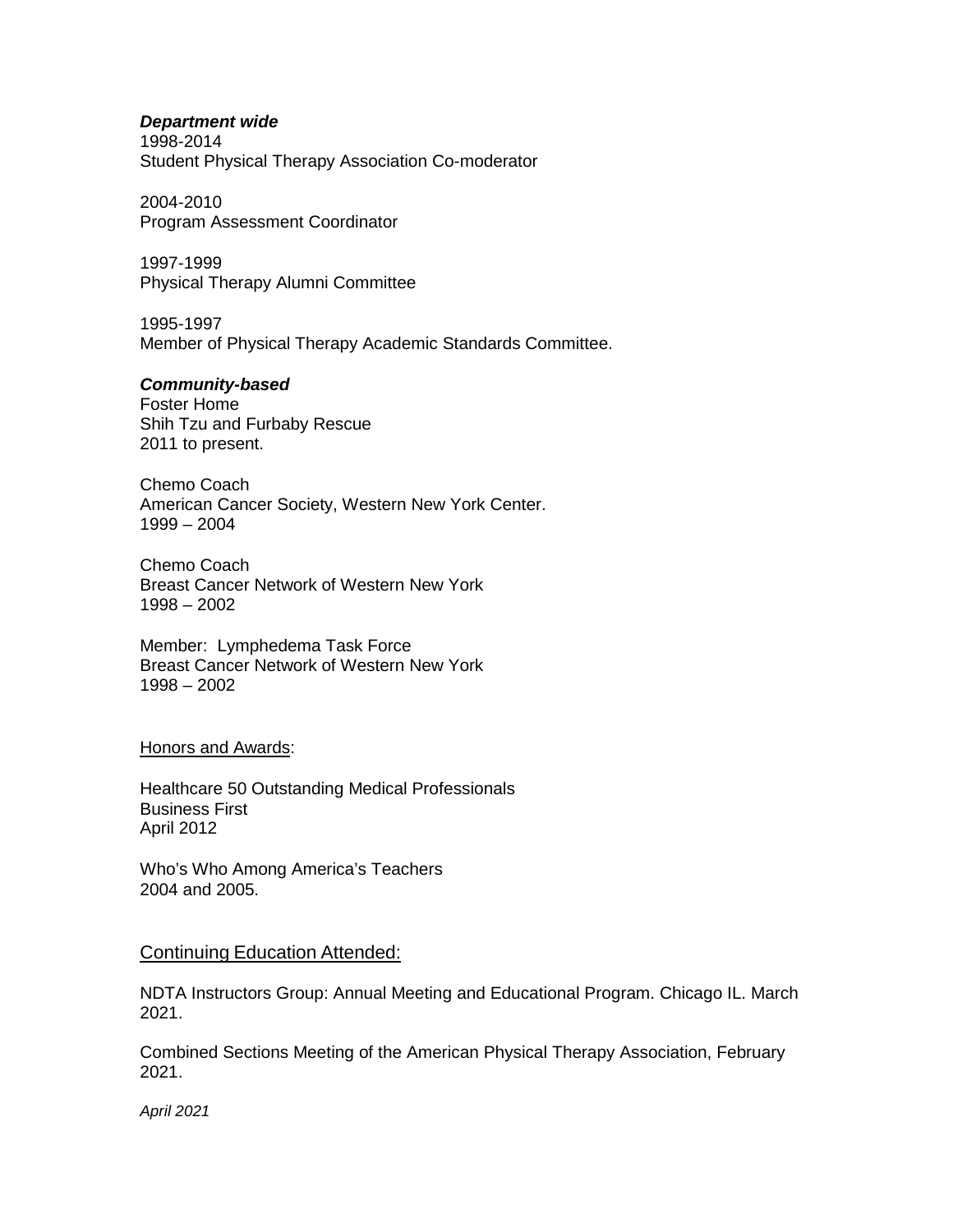- Academy of Pediatric Physical Therapy Platform Presentation 1A and 1B.
- Academy of Pediatric Physical Therapy Platform Presentation 2A and 2B.

NDTA Instructors Group: Annual Meeting and Educational Program. Chicago IL. April 2020.

Combined Sections Meeting of the American Physical Therapy Association, Denver CO., February 2020.

- Applying the Movement System to the Pediatric Patient: A 2020 Update
- Academy of Pediatric Physical Therapy Platform Presentation 2
- The Roles of Variability and Error in Movement Learning: APPT Research Forum
- Sweeney Lecture: Early Diagnosis of Cerebral Palsy Opportunities and **Challenges**

NDTA Instructors Group: Annual Meeting and Educational Program. Chicago IL., April 2019.

NDTA Annual Conference, Charlotte, NC. March 2019.

- Understanding, Capturing, and Quantifying Functional Motor Behavior
- Neuro-Optometric Rehabilitation: It's all About Perception!
- Motor Development: Embodied, Embedded, Enculturated, and Enabling
- Daisy: An Ongoing Journey from the NICU to the Family Dinner Table; From Breathing for Life to Perception of Life; A Journey That Continues to be Fascinating and Life Changing for all Involved
- Upright & Midline: A Collaborative Practice Approach to Addressing
- Postural Control & Perception
- What's that I Feel? Perception and its Impact on Motor Abilities in Children
- Perception, The Primary Ingredient of Prediction in Motor Learning

Combined Sections Meeting of the American Physical Therapy Association, Washington DC., January 2019.

- Using Movement System Diagnosis and Functional Interventions to Address Mobility
- Stand, Play, and Go! Past, Present, and Future of Modified Ride-on Car Research
- Puzzling the Pieces Together of SPD, ASD, and Idiopathic Toe Walking
- Geriatric Posture and Movement Analysis: Assessment to Treatment
- Just Screen It! Developmental Disability, Vestibular Deficit, or Both? Part 1
- Just Screen It! Developmental Disability, Vestibular Deficit, or Both? Part 2
- How Far Does Our Academic Obligation Extend to Support Students in Distress?

Best Practice Cardiopulmonary Physical Therapy: A LIVE Continuing Education Course Co- Presenters: Ellen Hillegass, PT, EdD, CCS and Rebecca Crouch, PT, DPT, CCS, FAACVPR September 22-23, 2018, Amherst, NY.

NDTA Instructors Group: Annual Meeting and Educational Program. Chicago IL. April 2018.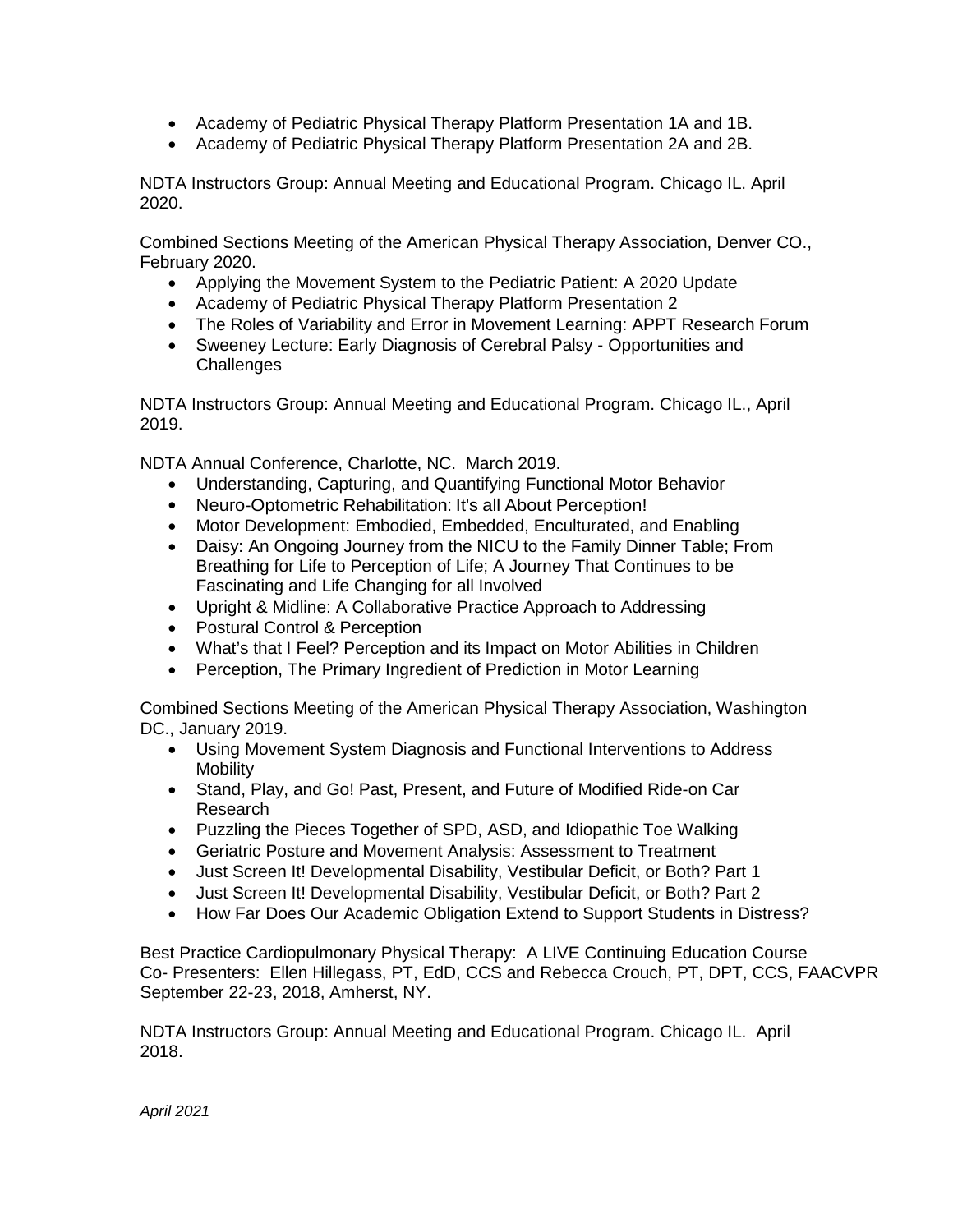Combined Sections Meeting of the American Physical Therapy Association, New Orleans, LA., February 2018.

- Early Motor Interventions for Preterm Infants: What Does the Evidence Indicate?
- Monitoring Change Over Time of Impairments in Children with Cerebral Palsy
- Making Children Smarter: Jointly Advancing Motor and Cognitive Development
- Monitoring Health, Self-Care, and Participation of children with Cerebral Palsy
- Play-Based Versus Standardized Development Assessment: Which, When, and Why?
- Coupling Timing and Dose of Therapy to Maximize Plasticity and Documenting it!

NDTA Instructors Group: Annual Meeting and Educational Program. Chicago IL. April 2017.

Combined Sections Meeting of the American Physical Therapy Association, San Antonio, TX., February 2017.

- Measuring Outcomes for Children with CP Across the ICF
- Pediatric Physical Therapy Platform Session II
- Surgical Management of Lymphedema: A PT's Perspective
- Braking Bad: Eccentric Control from Talking to Walking
- Eugene Michels Research Forum (EMRF): What Not to Do and Why

Section on Pediatrics Annual Conference, American Physical Therapy Association Annual Conference, Keystone, CO., November 2016.

- 2 BFit or not 2B? An exercise program for adolescents with Cerebral Palsy dosed to affect the musculoskeletal system
- Flipping it around for the entry-level PT student: Advancements in technology
- Adaptive sports for individuals with cerebral palsy
- Team-based learning: Ethics, reimbursement, policy and practice

IV STEP 2016: Prevention, Prediction, Plasticity and Participation, Academy of Pediatric Physical Therapy and Neurology, American Physical Therapy Association, Ohio State University, Columbus, OH. July 2016.

NDTA Instructors Group: Annual Meeting and Educational Program. Chicago IL. April 2016.

Combined Sections Meeting of the American Physical Therapy Association Anaheim, CA., February 2016.

- Anne Shumway-Cook lectureship: Can we change what we do to help those who don't get better?
- Pushing the Limits: Novel balance approaches in aging and stroke
- It's all about that base: Gluteal function and activation after stroke
- Changing function: an intervention for children with hemiplegia
- Vestibular rehabilitation for peripheral vestibular hypofunction: Clinical practice guideline and beyond!

## Current Teaching Responsibilities in the Entry-Level Physical Therapy Program (in sequence):